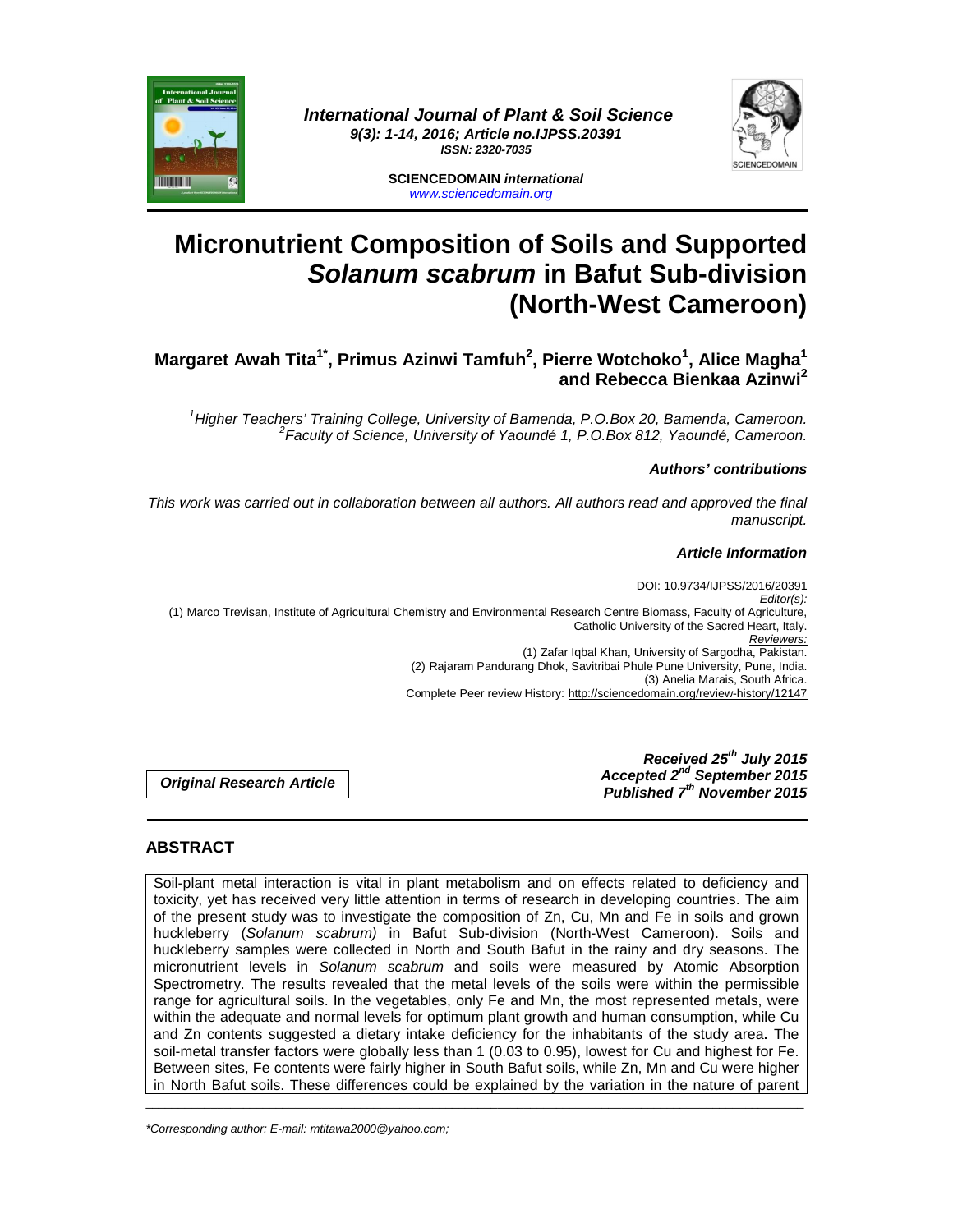rock in both localities and the slightly acidic soil pH which influences the solubility, mobility and bioavailability of soil nutrients. Between seasons, there was no significant difference (P<.05) between metal concentrations of soils and Solanum scabrum, except for Cu in the dry season vegetables. The present work suggests that S. scabrum could serve as a cheaper source of micronutrients especially Fe and Mn for the local inhabitants of Bafut and beyond.

Keywords: Solanum scabrum; soil; micronutrients; bioavailability; transfer factor; Bafut.

#### **1. INTRODUCTION**

Huckleberry (Solanum scabrum) is one of the most popular cash crops and most grown traditional vegetables in the western part of Cameroon [1]. It is an annual plant that is easy to cultivate, easy to cook and very palatable. S. scabrum serves as a traditional dish for most villages in the North West Region of Cameroon and it is mostly used in social gatherings and ceremonies. It is an indigenous vegetable that forms the basis of human nutrition: It is a source of vitamins and micronutrients required in minute quantities. These micronutrients have been given special attention worldwide due to the principal role that they play in numerous metabolic activities as well as harmful effects associated with deficiency and toxicity levels when their concentrations exceed certain limits [2-5]. The concentrations of micronutrients in vegetables depend on their intrinsic characteristics (varieties, maturity, genetics, age, etc) and environmental conditions (soils, geographical locations, season of the year, water quality, fertilizer use, etc) as well as on handling and processing techniques [6]. Vegetable contamination through metals is a serious threat because of the high toxicity, bioaccumulation and biomagnification of these metals once in the food chain [7]. The metals often accumulate in soils due to weathering, environmental pollution and irrigation with metal-contaminated water where they can then be absorbed by plants [8-10].

Much work has already been published on S. Scabrum mainly on its global distribution and consumption [1], its nutritional value [11-14] and its medicinal value [10,15,16]. However, some aspects like the micronutrient concentrations and soil-plant transfer factors are very rare in Cameroon. This can be due to some constraints like the long and fastidious methodology, high number of samples or the the high cost of their analyses that require very advanced technological approaches often out of reach of most developing countries. Some local studies, nevertheless, revealed a tendency for vegetables to accumulate variable levels of metals in their

tissues: [17] in some edible upland plants in the Upper Noun valley (West Cameroon), [18] on vegetables grown along the Nkoup River (Foumbot), [19] in some vegetables in Ngaoundéré, [9] on metal levels in huckleberry grown along the Mezan River valley (Bamenda) and [20] on nutritional evaluation of indigenous vegetables (Yaoundé). The aim of the present work was, firstly, to quantify the metal levels of Fe, Mn, Cu and Zn in soils and vegetables grown in Bafut sub-division and, secondly, to investigate the effect of some environmental factors on the accumulation of micronutrients in soils and S. scabrum. The results obtained will supplement the available data on the bioavailability of metals in vegetables commonly consumed in Cameroon and beyond.

#### **2. MATERIALS AND METHODS**

#### **2.1 Study Area**

Bafut Sub-division is located in the north of Mezam division (North West region of Cameroon) between latitude 06º05΄-06º11΄ N and longitude  $09^{\circ}58' - 10^{\circ}11'$  E (Fig. 1) [21]. It is situated at about 20 km northwest of Bamenda and covers an area of roughly 340  $km^2$ . The mean annual precipitation is 2657.2 mm, with a long rainy season from March to November and a dry one from December to February. The mean annual temperature is 24ºC, but maximum temperature attains 26.7ºC in February while the minimum reaches 22.3ºC between August and November [22]. The natural vegetation of Bafut is the grassland savannah, marked by grasses mixed with deciduous shrubs and stunted trees here and there, meanwhile the swampy valleys are dominated by raffia bushes and palm trees [23]. This natural vegetation is strongly modified by human activities mainly farming and demographic pressure imposed by a rapidly increasing population [24]. On a hydrographic point of view, Bafut Sub-division is drained by River Mezam (main collector) and its tributaries. The main collector together with its tributaries form a sparse and more or less angular drainage pattern [25]. Geologically, Bafut sub-division is located on the Cameroon Volcanic Line and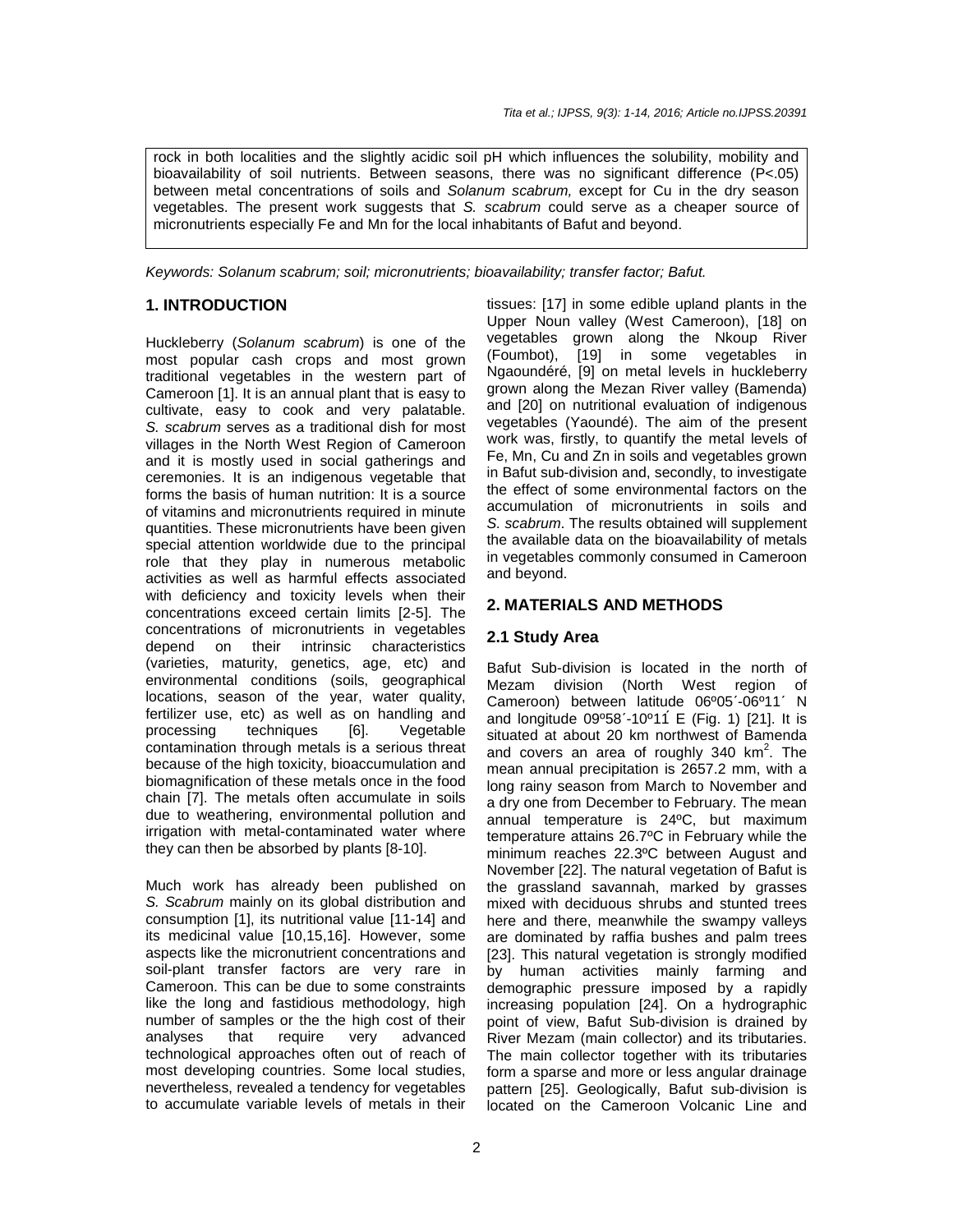comprises three main geological formations: Volcanic rocks, metamorphic rocks and alluvial deposits. The metamorphic rocks, mainly gneiss and schist, outcrop mainly in the North especially on slopes of high plateaus and constitute the basement. The volcanic rocks, mostly basalts, outcrop in South Bafut [26]. The alluvial deposits cover the Mezam River valley. The distribution of soils in Bafut is conditioned chiefly by topography and climate. Thus, ferruginous and ferrallitic soils occur in the southern high plateaus. In the north, most of the hill slopes are covered by brunified soils; alluvial soils are abundant in the Mezam river valley. Hydromorphic soils are common in the swampy valleys [27]. The estimated population of 80.305 inhabitants (2005 census) is settled in three main zones [28]: The Mumala'a (heart of the country) at the Centre clustered around the Fon's palace, the Ntare (ridge area) to the South and the Mbunti (lower) to the North which descends abruptly to the Menchum valley.

#### Tita et al.; IJPSS, 9(3): 1-14, 2016; Article no.IJPSS.20391

In Bafut sub-division, vegetable cultivation is all year round to ensure a continuous supply, but cultivation is intensified in the dry season when it is more lucrative. In the rainy season, vegetables are grown both in uplands and lowlands. In the dry seasons, they are grown only in lowlands close to the banks of the Mezam River, main water course which runs through the Bafut municipality and whose water serves for irrigation. Hand watering using watering cans is common but flood irrigation is also practiced. Most of the farmers usually have a home garden for their own local consumption and a garden for commercial consumption usually some distance away from the home. The study sites were selected in North Bafut at Mbekong and in South Bafut at Mambu (Fig. 1). Bafut and Mbekong are two outstanding vegetable production zones in Bafut. The Mambu plot was located in a swampy valley at Atimuluh quarter flooded mainly in the rainy season while the Mbekong plot was located



**Fig. 1. Study area location (a) Cameroon map showing position of the Bafut sub-division; (b) Map of North West Region of Cameroon locating the Bafut Sub-division; (c) Map of Bafut Sub-division [21] showing the studied sites**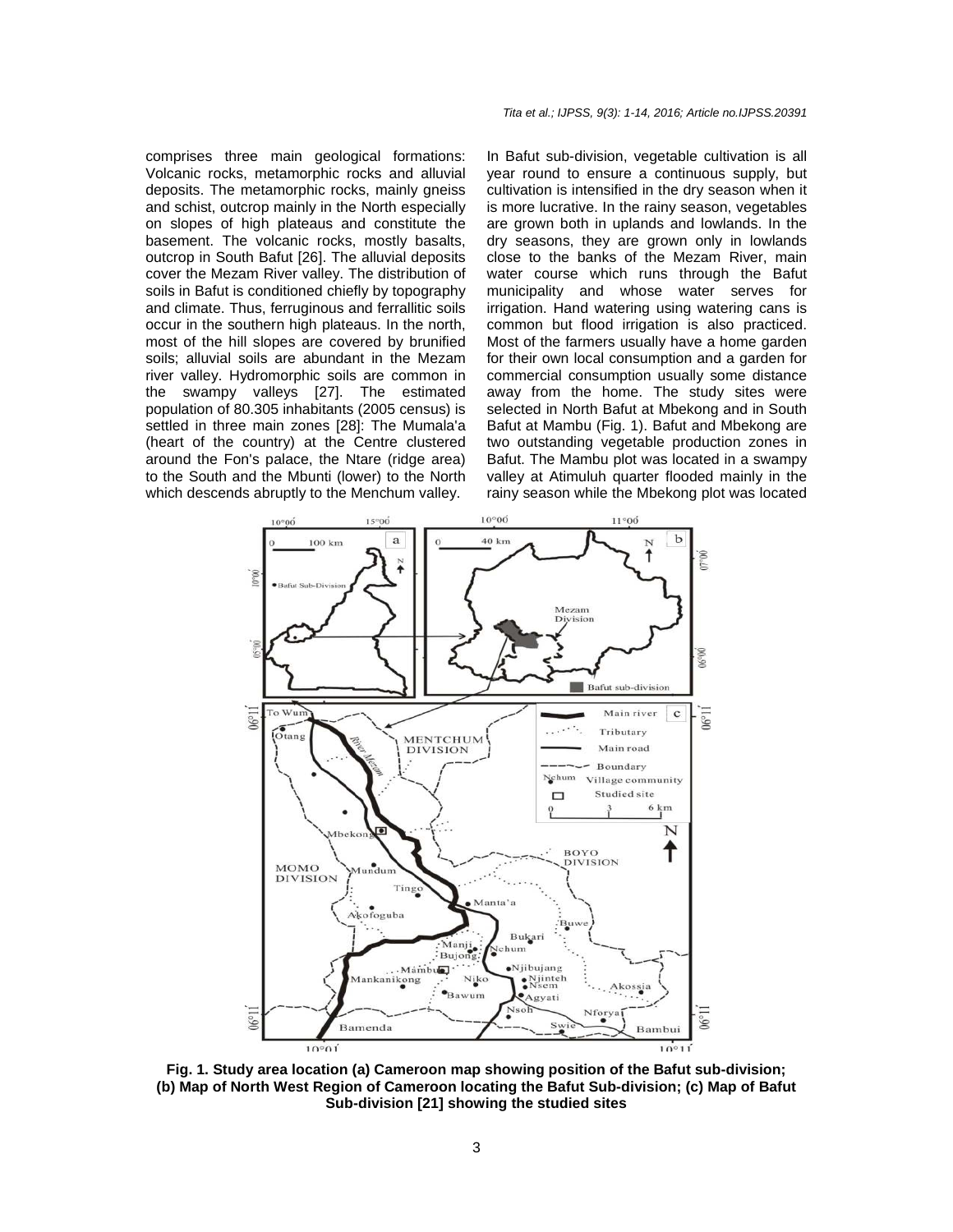along the Mezam main River Bank at the eastern side of the Bamenda-Wum road.

#### **2.2 Methodology**

#### **2.2.1 Sample collection and pre-treatment**

In the field**,** two plots (10 m x 10 m grid) were selected, one in Mambu and the other in Mbekong. Each was further divided into four equal sub-plots of 2.5 m by 2.5 m and planted with S. scabrum in March 2010 (rainy season) and in November 2010 (dry season). The Solanum scabrum shoots were harvested at six weeks after planting. The shoots of all vegetable plants from each plot were harvested by cutting stem at about 8 cm to the soil surface. The vegetables samples were randomly cut within each demarcated 2.5 m by 2.5 m sub-plot using a ceramic scissors to form a final composite sample of about 1 kg. All together four composite vegetable samples were obtained per 10 m x 10 m plot making a total number of 16 samples. In each sub-plot, after each vegetable sampling, five soil samples were also randomly collected at 0-20 cm depth (rooting zone) using a plastic shovel to avoid any metal contamination. These soil samples were mixed together to obtain a composite sample per sub-plot. All together, four composite soil samples were obtained per plot per season making a total numbers of 16 soil samples. Immediately after each collection, samples were stored in clean plastic bags and conveyed to the laboratory for further processing and analysis. In the laboratory, composite soil samples were air-dried at room temperature for one week and passed through a 2-mm polyethylene sieve to remove plant debris and pebbles. Afterwards, they were lightly crushed in an agate mortar into fine powder and passed through 0.149-mm nylon sieve. Vegetable samples were washed three times with distilled water to remove soil particles and were then oven-dried at 75ºC to a constant weight for 48 hours. The dried vegetable samples were ground into fine powder in an agate mortar and passed through a 0.149-mm nylon sieve. The soil and vegetable sample powders were then stored in glass containers and preserved under ambient conditions pending analysis.

#### **2.2.2 Laboratory analyses**

#### 2.2.2.1 Soil analyses

The soil analyses were comprised of physicochemical analyses and determination of soil micronutrient levels. The physico-chemical analyses were done in the Laboratory of Soil Science and the Laboratory of Physico-chemistry of Mineral Materials (University of Yaoundé I) as well as at the International Institute for Tropical Agriculture (IITA) Nkolbissong, Yaoundé. The determination of soil micronutrient contents was done at the International Institute for Tropical Agriculture (IITA) of Nkolbisson (Yaoundé, Cameroon).

A battery of physicochemical analyses was performed. Thus, the soil moisture content was determined by noting the weight-loss of an airdried sample, after subjecting it to an oven temperature of 105ºC for 24 hours [29]. The bulk density (Db) was determined in reference to Archimedes' principle and particle density (Dp) was measured by pycnometer method [29]. Soil porosity was deduced from bulk density and particle density [29]. The particle size distribution was measured by Robinson´s pipette method [29]. The  $pH-H<sub>2</sub>O$  was determined in a soil/water ratio of 1:2.5 using a glass pH-meter [30]. The organic carbon (OC) was measured by Walkley-Black method [31]. Organic matter (OM) was obtained from organic carbon (OC) using the Sprengel factor (OM= OC x 1.724) [32]. Total nitrogen (TN) was measured by the Kjeldahl method [33].

Determination of soil micronutrient levels was done by total digestion method [34]. Thus, aliquots of 0.5 g of dried soil samples were digested with  $HNO<sub>3</sub>$  acid,  $H<sub>2</sub>O<sub>2</sub>$  and HCl acid mixture in the ratio 5:1:1 at 80ºC until a clear solution was obtained. The solution was filtered through Whatman no. 42 filter paper and diluted to 50 ml with deionized water. The filtrates were then directly analyzed for Fe, Mn, Cu and Zn using atomic absorption spectrophotometry PG-900 Model, equipped with an air-acetylene flame and a hollow cathode lamp, under standard conditions using wavelengths and slit-widths specified for each element [35].

#### 2.2.2.2 Vegetable analyses

The dried vegetables were digested with  $HNO<sub>3</sub>$ acid,  $H_2O_2$  and HCl acid mixture (5:1:1 ratio), filtered, diluted to 50 ml and then analyzed for Fe, Mn, Cu and Zn by atomic absorption spectrophotometry PG-900 Model [35].

All soil and vegetable samples were analyzed along with a blank solution. Calibration was performed with standard solutions while precision and accuracy were checked by repeated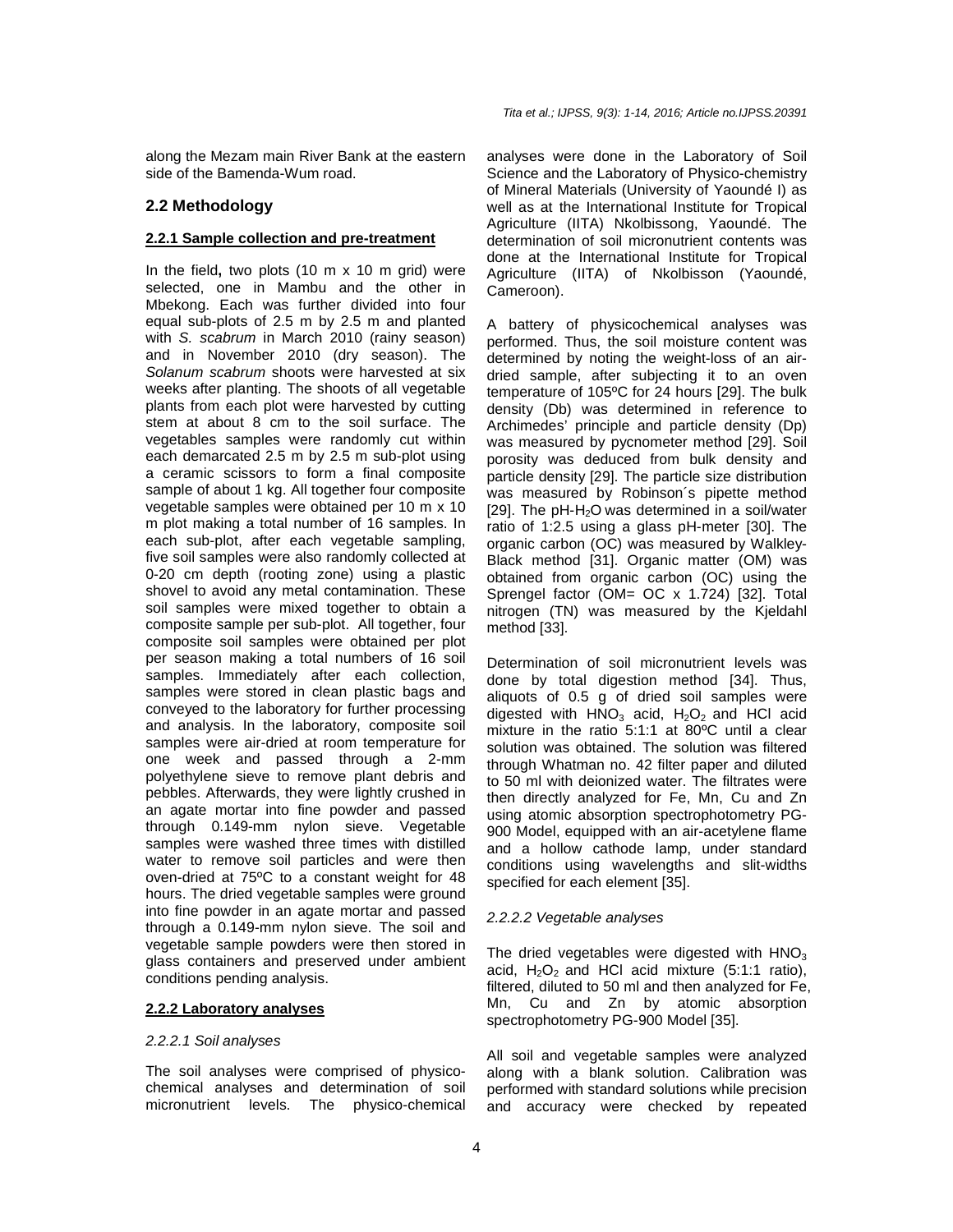analyses of sub-samples of the standards. The micronutrient concentrations in soils and vegetables were expressed in mg  $kg^{-1}$ . The metal transfer factors were calculated as the concentration of the metal in the edible part of vegetable relative to the concentration in the soil [36].

#### **2.2.3 Statistical analysis**

Statistical analysis was performed using the SPSS software program (SPSS Inc., Version 12.0). The data were analyzed by one-way analysis of variance (ANOVA). To detect the statistical significance of differences (P<.05) between means, the Tukey's test was performed.

# **3. RESULTS**

#### **3.1 Soil Physico-chemical Characteristics**

The studied soils (0-20 cm depth) were dark grey (10 YR4/1) in South Bafut to dark brown (10 YR3/3) in North Bafut. They showed a heavy clayey texture in north Bafut and a clayey texture in South Bafut (Table 1). The hygroscopic water content ranged between 7.65 and 14.23, with slightly higher values in the south. Bulk density was 1.5  $g/cm<sup>3</sup>$  in both zones but particle density was slightly higher in the south  $(2.6 \text{ gcm}^{-3})$ compared to the north. Total porosity was mediocre. The  $pH.H<sub>2</sub>O$  was slightly acidic (5.6) and 6.3). Also, the  $pH.H<sub>2</sub>O$  values of the dry season soils were slightly higher than those of the corresponding rainy season soils. The organic matter content was medium (2.57-3.58 %). The total nitrogen content was low to medium (0.05-0.11 %). The C/N ratio was very high (17-32). The Bafut soils fall within the medium fertility range [37,38].

#### **3.2 Micronutrient Levels in Bafut Soils**

Fe was the most abundant micronutrient in the soils and ranged between 213.0 and 342.1 mg  $kg<sup>-1</sup>$  (Fig. 2). Between sites, Fe contents were significantly  $(P<.05)$  higher for soils from South Bafut; meanwhile for the lower values observed in the north, those of the rainy season were slightly higher (241.0 mg  $kg^{-1}$ ) than those of the dry season (213.0 mg  $kg^{-1}$ ).

Mn contents of the studied soils ranged between 113.0 and 264.0 mg  $kq^{-1}$  (Fig. 2; Table 2). However, no significant difference (P<.05) was observed between the different sites and seasons. The highest value was noted in the North (264.1 mg  $kg^{-1}$  in the dry season and 218.0 mg  $kg^{-1}$  in the rainy season). The lower contents in the South also showed a slightly lower value in the rainy season (113.0 mg  $kg^{-1}$ ) relative to the dry season  $(141.0 \text{ mg kg}^{-1})$ .

Zn contents in the two sites globally ranged from 82.0 to 118.0 mg  $kg^{-1}$  and no significant difference (P<.05) was noted between sites and seasons (Fig. 2; Table 2). However, the concentration of Zn in the soils was higher in the North than in South Bafut. In the north, zinc contents were slightly higher in the dry season  $(118.0 \text{ mg kg}^{-1})$  than in the rainy season  $(108.0 \text{ m})$ mg kg<sup>-1</sup>). Zn contents of soils in the south were quite similar, though slightly higher in the dry season (94.0 mg  $kg^{-1}$ ) than in the rainy season  $(82.0 \text{ mg kg}^{-1})$ .

Cu contents in the Bafut soils ranged between 23.0 and 39.0 mg  $kg^{-1}$  (Fig. 2; Table 2). Generally, the Cu contents of the rainy season soils were slightly higher than those of the dry season for both sites. However, the Cu contents of soils sampled in North Bafut (28.0 mg  $kg<sup>-1</sup>$  in the dry season and 39.0 mg  $kg^{-1}$  in the rainy season) were slightly higher than those of South Bafut (23.0 mg  $kg^{-1}$  in the dry season and 37.0  $mg$  kg<sup>-1</sup> in the rainy season). Nevertheless, there were no significant differences (P<.05) in Cu contents between sites and seasons.

#### **3.3 Levels of Micronutrients in Solanum scabrum grown in Bafut**

Fe was the most concentrated metal in all the S. scabrum from the studied sites (Fig. 3; Table 3). In North Bafut, the highest Fe contents (202.3 mg  $kg^{-1}$ ) appeared in the dry season S. scabrum as opposed to the rainy season ones (149.7 mg  $kg^{-1}$ ). Globally, Fe contents in all other vegetable samples were significantly ( $P$  <.05) higher than VDS. In South Bafut, higher values were noted in the rainy season (192.3 mg  $kg^{-1}$ ). Specifically in the South Bafut, Fe contents of VRS were significantly higher than those of VDS. In the north, there was no significant difference (P<.05) between Fe contents of rainy season and dry season vegetables.

The Mn levels in Bafut S. scabrum were slightly lower than those of Fe, varying between 58.3 and 81.3 mg  $kg^{-1}$  (Fig. 3; Table 3). Globally, only Mn contents of VDN were significantly  $(P<.05)$ higher relative to other sites and seasons. Thus, no significant difference was noted between VDS and VRS, meanwhile in the north VDN was significantly (P<.05) higher in Mn compared to VRN.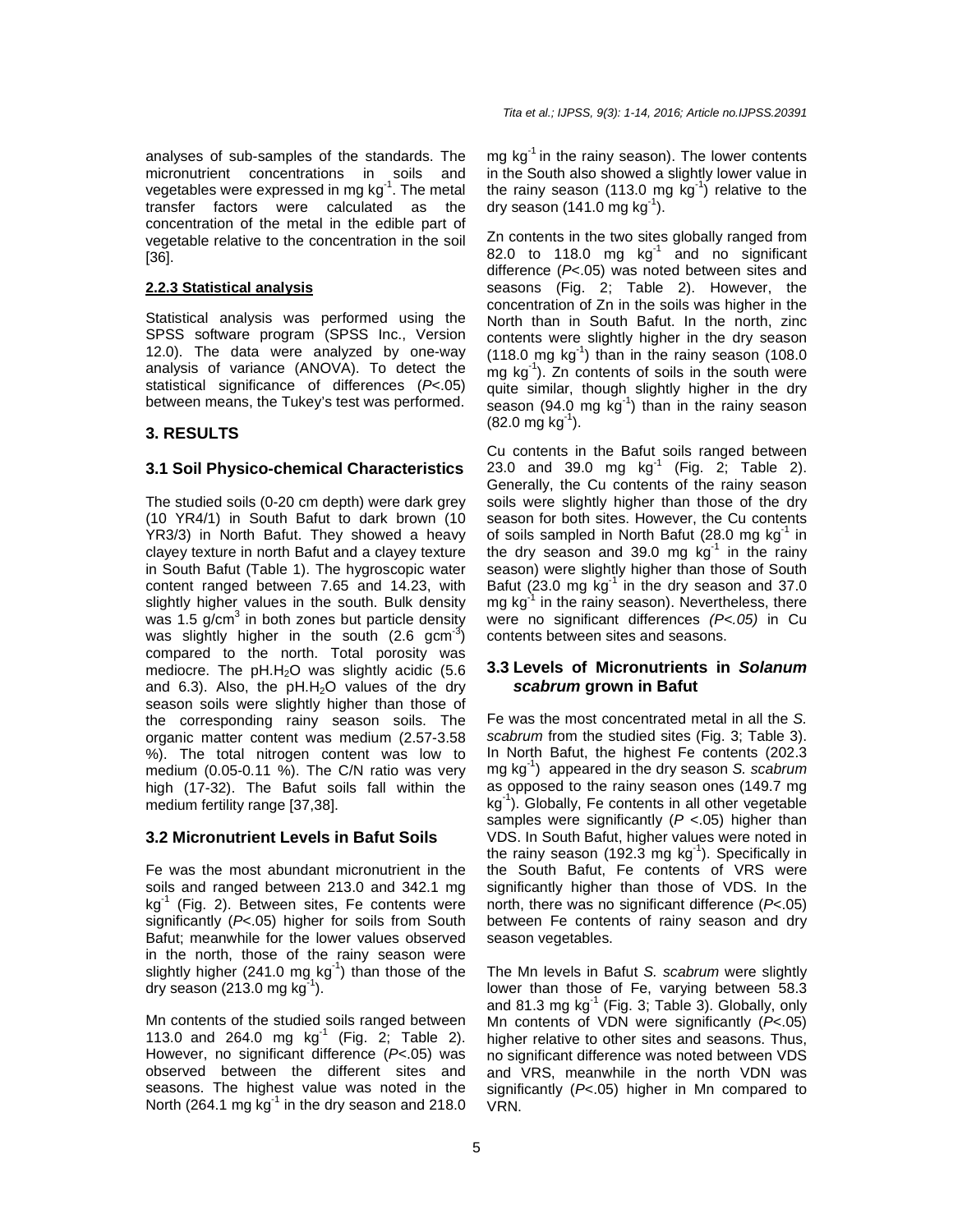| Soil<br>properties | <b>Moisture</b><br>content | <b>Bulk</b><br>density | <b>Particle</b><br>density | <b>Porosity</b><br>(%) |      | (%)  | <b>Particle size distribution</b> | <b>Textural</b><br>class | pH<br>(H <sub>2</sub> O) | OC (%) | <b>OM</b><br>(%) | ΤN<br>$(\%)$ | C/N |
|--------------------|----------------------------|------------------------|----------------------------|------------------------|------|------|-----------------------------------|--------------------------|--------------------------|--------|------------------|--------------|-----|
|                    | (%)                        | (gcm <sup>3</sup>      | (gcm <sup>-3)</sup>        |                        | Sand | Silt | Clay                              |                          |                          |        |                  |              |     |
| Soil code          |                            |                        |                            |                        |      |      |                                   |                          |                          |        |                  |              |     |
| <b>SDS</b>         | 14.23                      | 1.5                    | 2.5                        | 40                     | 25   | 14   | 61.00                             | Heavy clay               | 6.3                      | 9.۱    | 3.28             | 0.11         | 17  |
| <b>SRS</b>         | 13.80                      | 1.5                    | 2.5                        | 40                     | 22   | 13   | 65.00                             | Heavy clay               | 6.1                      | 1.6    | 2.76             | 0.06         | 27  |
| <b>SDN</b>         | 8.23                       | 1.5                    | 2.6                        | 42                     | 40   | 14   | 46.00                             | Clayey                   | 5.8                      | 2.01   | 3.47             | 0.10         | 20  |
| <b>SRN</b>         | 7.65                       | 1.5                    | 2.6                        | 42                     | 38   | 15   | 47.00                             | clayey                   | 5.6                      | 1.49   | 2.57             | 0.05         | 32  |

# **Table 1. Characteristics of the Bafut soils sampled at 0-20 cm depth (n =4)**

SDS: Dry season soil from South Bafut; SRS: Rainy season soil from South Bafut; SDN: Dry season soil from North Bafut; SRN: Rainy season soil from North Bafut

#### **Table 2. Mean metal concentrations, standard deviation (in brackets) of soils in the Bafut Sub-division and permissible/critical levels for agricultural soils (n =4)**

| Soil micronutrient Fe<br>(mg $kg^{-1}$ dry weight) |              | Cu           | Mn           | Zn            |
|----------------------------------------------------|--------------|--------------|--------------|---------------|
| Soil code                                          |              |              |              |               |
| <b>SDS</b>                                         | $342.10^{p}$ | $23.00^a$    | 141.00 $a$   | $82.00^{a}$   |
|                                                    | (85.53)      | (5.75)       | (35.25)      | (20.50)       |
| <b>SRS</b>                                         | $296.80^{p}$ | $37.00^a$    | $113.00^a$   | $94.00^a$     |
|                                                    | (74.20)      | (9.25)       | (28.25)      | (23.50)       |
| <b>SDN</b>                                         | $213.00^a$   | $28.00^a$    | $264.10^{a}$ | $118.00^a$    |
|                                                    | (53.25)      | (7.00)       | (66.02)      | (29.50)       |
| <b>SRN</b>                                         | $241.00^a$   | $39.00^{a}$  | $218.00^4$   | $108.00^a$    |
|                                                    | (60.25)      | (9.75)       | (54.50)      | (27.00)       |
| Permissible limits for agricultural soils [39]     | 50.00-250.00 | 50.00-140.00 | 15.00-500.00 | 150.00-300.00 |

SDS: Dry season soil from South Bafut; SRS: Rainy season soil from South Bafut; SDN: Dry season soil from North Bafut; SRN: Rainy season soil from North Bafut. Values in the same column followed by different letters are significantly different at  $P = .05$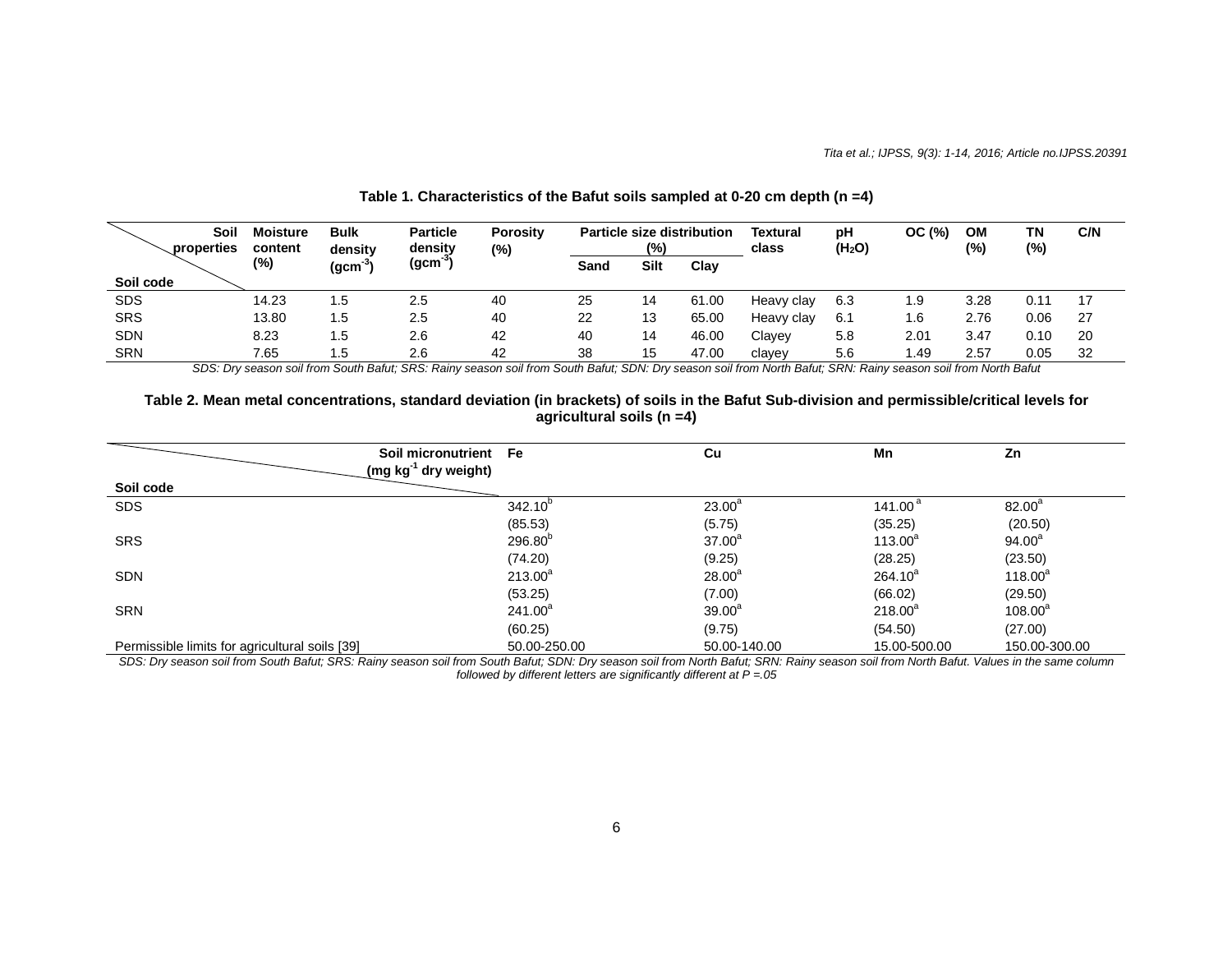Zn contents of S. scabrum ranged from 28.4 to 43.6 mg  $kg^{-1}$  (Fig. 3; Table 3). There was no significant difference (P<.05) between Zn contents of S. scabrum from both sites and seasons, although S. scabrum VRS contents were fairly higher than VDS and VDN was slightly higher than VRN.

Cu contents of S. scabrum from Bafut were significantly low (0.78 and 1.99 mg  $kg^{-1}$ ) compared to the other metals (Fig. 3; Table 3). Cu contents were significantly higher in the South  $(P < .05)$  than in the North. In the South, dry season S. scabrum showed no significant difference (P<.05) in Cu contents between seasons, although slightly higher  $(1.99 \text{ mg kg}^{-1})$ in the dry season than the rainy season ones  $(1.46 \text{ mg kg}^{-1})$ . In the North, no significant difference (P<.05) was also observed between seasons, although higher Cu contents (0.78 mg  $kg^{-1}$ ) were noted in the dry season compared to the rainy season  $(1.01 \text{ mg kg}^{-1})$ .



Soil sample





**Fig. 3. Micronutrient concentrations (± standard error) in S. scabrum from Bafut Sub-Division**  (VDS: Dry season S. scabrum samples from South Bafut; VRS: Rainy season S. scabrum sample from South Bafut; VDN: Dry season S. scabrum sample from North Bafut; VRN: Rainy season S. scabrum sample from North Bafut)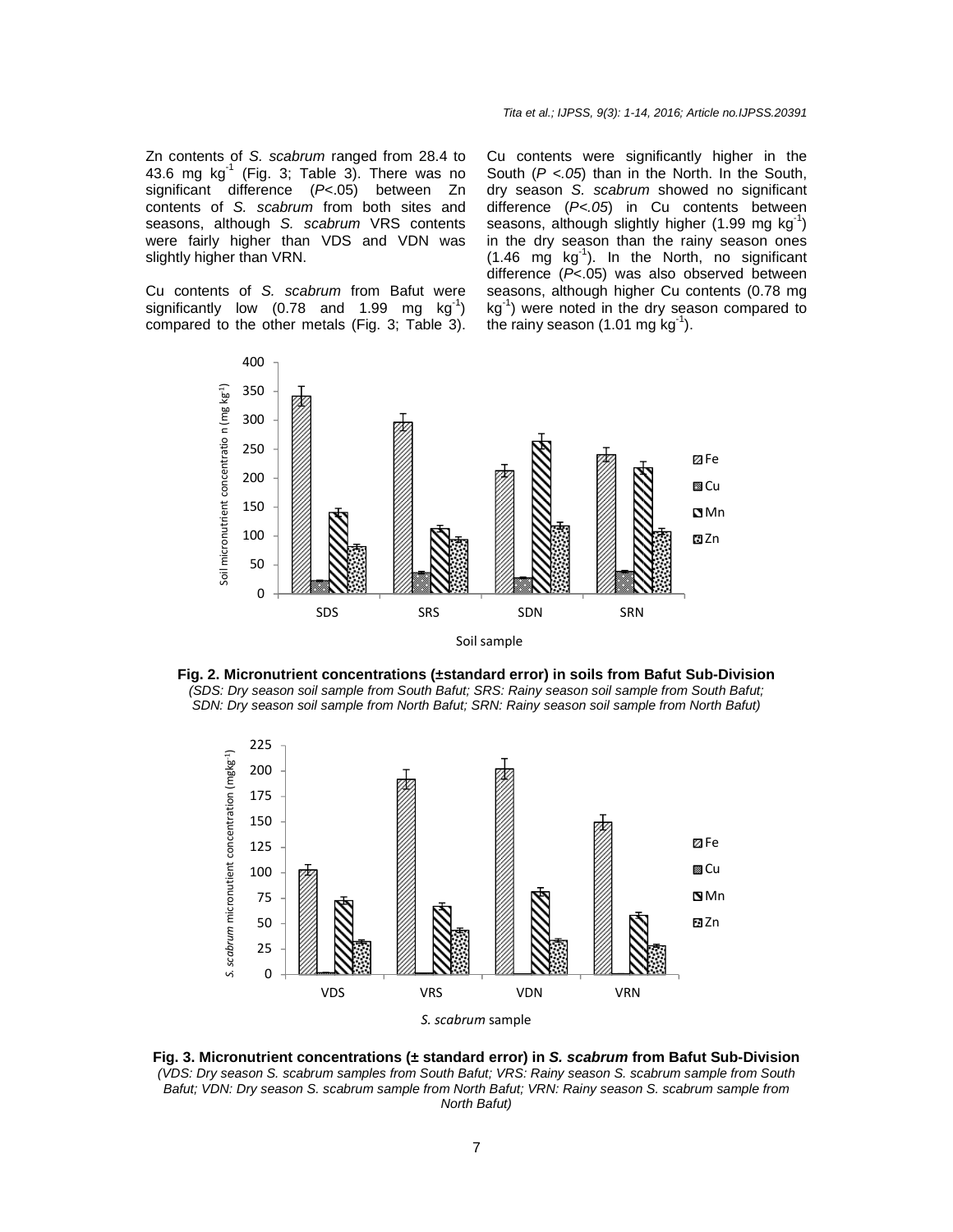#### **3.4 Linear Correlations and Metal Transfer Factors**

The Pearson linear correlation test revealed positive (P<0.05) correlation coefficients between soil and vegetables micronutrient concentrations (Table 4). VRS versus SRS showed the highest correlation (r=0.99; p=.001) while the least was shown by VRN versus SRN (r=0.69; P=.002).

The soil-plant metal transfer factors in both sites and seasons were all less than 1 (0.3 to 0.95 for Fe, 0.28 to 0.59 for Mn, 0.26 to 0.46 for Zn and 0.03 to 0.09 for Cu) (Fig. 4; Table 5). Globally, except for Fe, transfer factors were higher in the south that in the north. Thus, Fe, specifically in VDN/SDN displayed the highest transfer factor. Cu, on the other hand, showed the lowest transfer factors between sites and seasons. The transfer factors were in the following order: Mn>Zn>Fe>Cu for VDS/SDS, Fe > Mn >Zn >Cu for VRS/SRS, Fe>Mn>Zn> Cu for VDN/SDN and Fe>Zn> Mn> Cu for VRN/SRN.

| <b>Vegetable micronutrient</b><br>(mg kg <sup>-1</sup> in dry weight)<br>Vegetable code | Fe           | Cu         | Mn          | Zn          |  |
|-----------------------------------------------------------------------------------------|--------------|------------|-------------|-------------|--|
| <b>VDS</b>                                                                              | $103.00^a$   | $1.99^{b}$ | $72.80^a$   | $32.50^a$   |  |
|                                                                                         | (25.75)      | (0.50)     | (18.20)     | (8.13)      |  |
| <b>VRS</b>                                                                              | $192.00^{p}$ | $1.46^{b}$ | $67.10^{a}$ | $43.60^a$   |  |
|                                                                                         | (48.00)      | (0.37)     | (16.78)     | (10.90)     |  |
| <b>VDN</b>                                                                              | $202.30^{b}$ | $0.78^{a}$ | $81.30^{b}$ | $33.70^{a}$ |  |
|                                                                                         | (50.58)      | (0.20)     | (20.33)     | (8.43)      |  |
| <b>VRN</b>                                                                              | $149.70^{p}$ | $1.01^a$   | $58.30^{a}$ | $28.40^a$   |  |
|                                                                                         | (37.43)      | (0.25)     | (14.58)     | (7.10)      |  |
| Normal levels in plant [48]                                                             | 50-500       | $5 - 20$   | 20-1000     | $1 - 400$   |  |
| sufficiency levels in plants [48]                                                       | 50-250       | $5 - 20$   | 20-500      | 25-150      |  |
| Critical levels for plant growth [48]                                                   | 50-150       | 20-100     | 300-500     | 100-400     |  |
| Toxicity levels in plants [46]                                                          | >500         | 20-30      | >500        | >400        |  |
| Permissible levels in food [53]                                                         |              | $<$ 200    |             | < 500       |  |

| Table 3. Mean micronutrient contents and standard deviation (in brackets) in S. scabrum from |  |  |
|----------------------------------------------------------------------------------------------|--|--|
| Bafut Sub-Division and predefined levels for growth and consumption ( $n = 4$ )              |  |  |

VDS: Dry season S. scabrum from South Bafut; VRS: Rainy season S. scabrum from South Bafut; VDN: Dry season S. scabrum from North Bafut; VRN: Rainy season S. scabrum from North Bafut. Values in the same column followed by different letters are significantly different at P < .05; standard deviation in brackets



*S. scabrum/*corresponding soil

#### **Fig. 4. Transfer factors (± standard error) of micronutrients**

VDS: Dry season S. scabrum from South Bafut; SDS: Dry season soil sample from South Bafut; VRS: Rainy season S. scabrum from South Bafut; SRS: Rainy season soil from South Bafut; VDN: Dry season S. scabrum from North Bafut; SDN: Dry season soil from North Bafut; VRN: Rainy season S. scabrum from North Bafut; SRN: Rainy season soil from North Bafut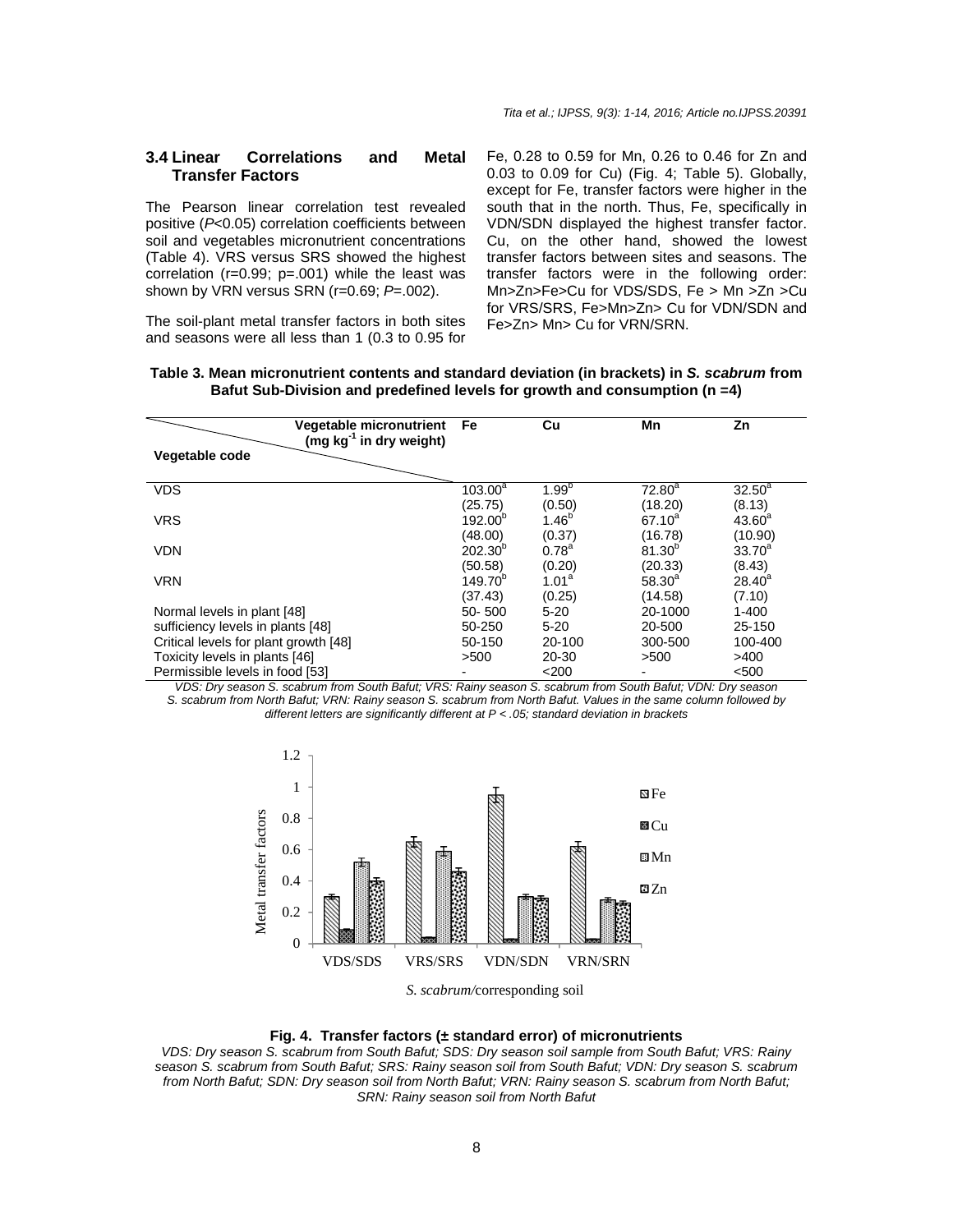| <b>Regression relationship</b> | Correlation coefficient (r) | Probability level (p) |
|--------------------------------|-----------------------------|-----------------------|
| <b>VRS versus SRS</b>          | $0.99**$                    | 0.001                 |
| <b>VDS versus SDS</b>          | $0.94**$                    | 0.003                 |
| VDN versus SDN                 | $0.87*$                     | 0.01                  |
| <b>VRN versus SRN</b>          | 0.69                        | 0.02                  |

#### **Table 4. Relationship between micronutrients in soils and vegetables from Bafut sub-Division (n=4)**

\*\*Significant at the 0.01 level; \*Significant at the 0.05 level; VRS: Rainy season S. scabrum from South Bafut; SRS: Rainy season soil from South Bafut; VDS: Dry season S. scabrum from South Bafut; SDS: Dry season soil sample from South Bafut; VDN: Dry season S. scabrum from North Bafut; SDN: Dry season soil from North Bafut; VRN: Rainy season S. scabrum from North Bafut; SRN: Rainy season soil from North Bafut)

#### **Table 5. Mean soil-to-plant metal transfer factors and standard deviation (in brackets) of metals from the different sites and seasons (n=4)**

|                              | <b>Metal transfer factors</b>                                                                                                                                                                                                                                                                        | Fe                | Cu                | Mn                                                                                                                                                                                                                                                                                                                          | Zn                |
|------------------------------|------------------------------------------------------------------------------------------------------------------------------------------------------------------------------------------------------------------------------------------------------------------------------------------------------|-------------------|-------------------|-----------------------------------------------------------------------------------------------------------------------------------------------------------------------------------------------------------------------------------------------------------------------------------------------------------------------------|-------------------|
| Vegetable/corresponding soil |                                                                                                                                                                                                                                                                                                      |                   |                   |                                                                                                                                                                                                                                                                                                                             |                   |
| <b>VDS/SDS</b>               |                                                                                                                                                                                                                                                                                                      | 0.30 <sup>a</sup> | 0.09 <sup>b</sup> | $0.52^{b}$                                                                                                                                                                                                                                                                                                                  | $0.40^{b}$        |
|                              |                                                                                                                                                                                                                                                                                                      | (0.075)           | (0.023)           | (0.13)                                                                                                                                                                                                                                                                                                                      | (0.1)             |
| <b>VRS/SRS</b>               |                                                                                                                                                                                                                                                                                                      | 0.65 <sup>a</sup> | 0.04 <sup>a</sup> | 0.59 <sup>b</sup>                                                                                                                                                                                                                                                                                                           | 0.46 <sup>b</sup> |
|                              |                                                                                                                                                                                                                                                                                                      | (0.1625)          | (0.01)            | (0.1475)                                                                                                                                                                                                                                                                                                                    | (0.115)           |
| <b>VDN/SDN</b>               |                                                                                                                                                                                                                                                                                                      | $0.95^{\text{a}}$ | $0.03^{\circ}$    | $0.30^{a}$                                                                                                                                                                                                                                                                                                                  | $0.29^{a}$        |
|                              |                                                                                                                                                                                                                                                                                                      | (0.2375)          | (0.0075)          | (0.075)                                                                                                                                                                                                                                                                                                                     | (0.073)           |
| <b>VRN/SRN</b>               |                                                                                                                                                                                                                                                                                                      | $0.62^{\circ}$    | $0.03^{\circ}$    | $0.28^{a}$                                                                                                                                                                                                                                                                                                                  | 0.26 <sup>a</sup> |
|                              | $1/DQ$ , $D_{m+1}$ , $1/D$ , $1/D$ , $1/D$ , $1/D$ , $1/D$ , $1/D$ , $1/D$ , $1/D$ , $1/D$ , $1/D$ , $1/D$ , $1/D$ , $1/D$ , $1/D$ , $1/D$ , $1/D$ , $1/D$ , $1/D$ , $1/D$ , $1/D$ , $1/D$ , $1/D$ , $1/D$ , $1/D$ , $1/D$ , $1/D$ , $1/D$ , $1/D$ , $1/D$ , $1/D$ , $1/D$ , $1/D$ , $1/D$ , $1/D$ , | (0.155)           | (0.0075)          | (0.07)<br>$\mathcal{L}$ and $\mathcal{L}$ and $\mathcal{L}$ and $\mathcal{L}$ and $\mathcal{L}$ and $\mathcal{L}$ and $\mathcal{L}$ and $\mathcal{L}$ and $\mathcal{L}$ and $\mathcal{L}$ and $\mathcal{L}$ and $\mathcal{L}$ and $\mathcal{L}$ and $\mathcal{L}$ and $\mathcal{L}$ and $\mathcal{L}$ and $\mathcal{L}$ and | (0.065)           |

VDS: Dry season S. scabrum from South Bafut; SDS: Dry season soil sample from South Bafut; VRS: Rainy season S. scabrum from South Bafut; SRS: Rainy season soil from South Bafut; VDN: Dry season S. scabrum from North Bafut; SDN: Dry season soil from North Bafut; VRN: Rainy season S. scabrum from North Bafut; SRN: Rainy season soil from

#### North Bafut

#### **4. DISCUSSION**

#### **4.1 Particularities of Micronutrients in Bafut Soils and Vegetables**

Fe was the most abundant micronutrient in all the soil samples and its contents varied between 213.0 and 342.1 mg  $kg^{-1}$ . These values fell between the permissible range for agricultural soils [39]. These soil iron levels were higher than the  $21.4-58.9$  mg  $\text{kg}^{-1}$  reported for some contaminated soils in Jos (Nigeria) by Pasquini [40] but lower than Fe contents documented for vegetable soils of the Cameroonian inland valleys of the Nkoup River in Foumbot [18] and Mezam River in Bamenda [20,11] (Table 6). In some environments, Fe availability under stress conditions is enhanced through the production of organic chelating agents by microorganisms [41]. The high Fe concentration of the soil might therefore be the result of the slightly acidic nature of the Bafut soils, conditions favorable to Fe accumulation. The main sources of Fe are probably the parent rocks, iron pipes, waste can containers and rusted iron rods commonly

dumped into nature following rapid population growth in the Bafut sub-division as well as Fe present in irrigation water [42].

The Mn concentrations in Bafut soils, quite close to those of Fe and ranged from 113 to 264.1 mg kg<sup>-1</sup>, were considered as moderate to high. These values fell within the permissible levels for crop cultivation [39]. Generally, the concentration of Mn in soil covers a particularly wide range, from as little as 0.20 mg  $kg^{-1}$  to over 300 mg kg [43]. The lower values are typical of severely leached acid soils. In contrast, Mn toxicities are common in unleached acid soils and waterlogged conditions. Mn deficiency is most common in alkaline and calcareous soils. Soil pH is one of the main factors determining Mn availability in soils. A pH value close to or below 6.0 could favor Mn reduction and the formation of the more available divalent form  $(Mn^{2+})$ ; higher pH favors Mn oxidation to  $Mn^{4+}$  ion, forming the insoluble oxides like  $MnO_2$ ,  $Mn_2O_3$  and  $Mn_3O_4$  [43]. The moderate to high Mn contents recorded in the present study could be related to the slightly acidic pH of the studied soils [44].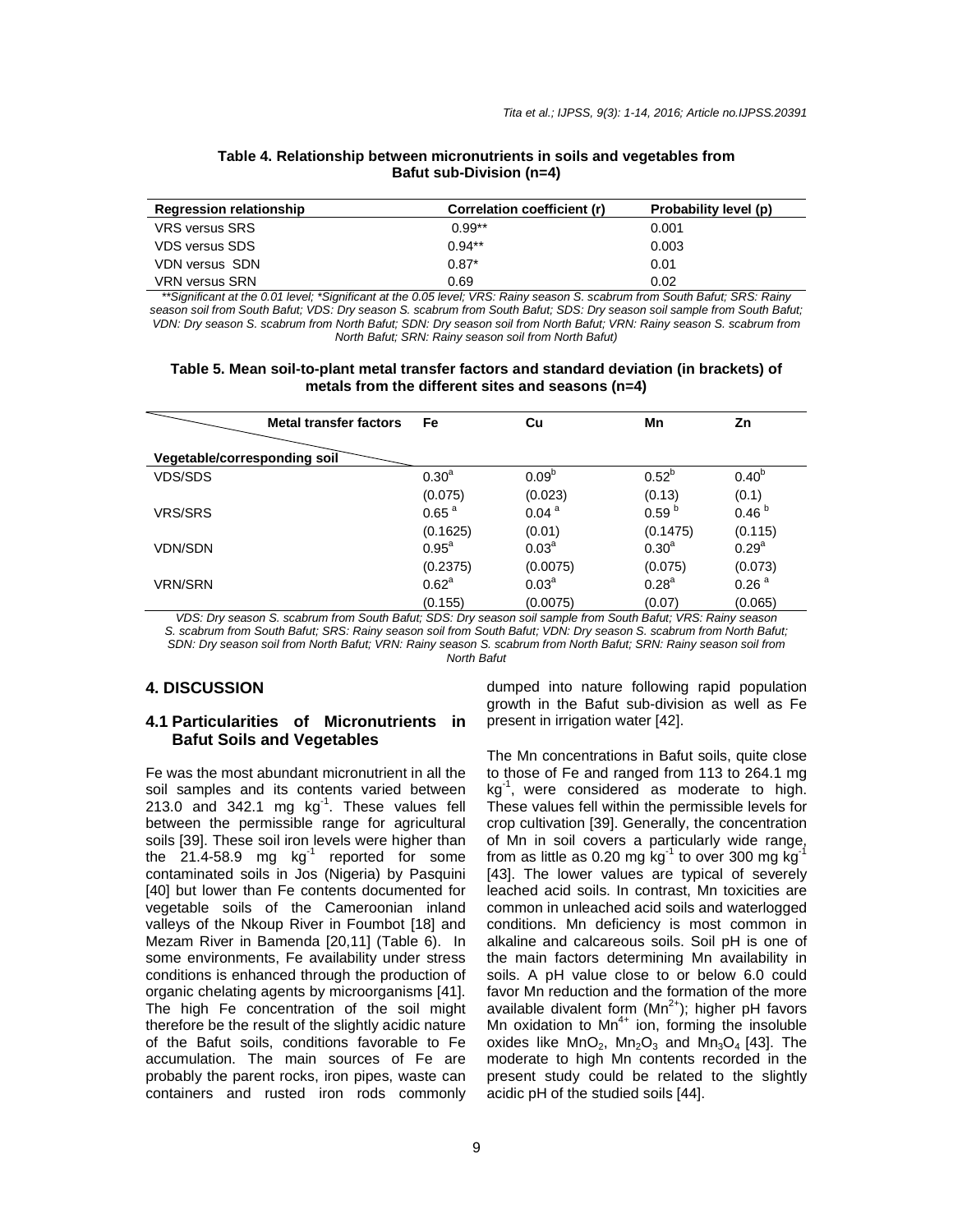| Soil<br><b>NA</b><br><b>NA</b><br>Fe<br>213.0-342.1<br>297.0-507.0<br>NA.<br>NA.<br>NA.<br><b>NA</b><br><b>NA</b><br><b>NA</b><br>Cu<br>23.0-39.0<br>NA.<br>$1.30 - 4.10$<br>NA. |  |
|----------------------------------------------------------------------------------------------------------------------------------------------------------------------------------|--|
|                                                                                                                                                                                  |  |
|                                                                                                                                                                                  |  |
|                                                                                                                                                                                  |  |
| <b>NA</b><br><b>NA</b><br><b>NA</b><br><b>NA</b><br>Mn<br>113.0-264.0<br>NA.<br>49.60-84.10                                                                                      |  |
| <b>NA</b><br><b>NA</b><br>82.0-118.0<br><b>NA</b><br>NA<br>NA<br>2.10-12.50<br>Zn                                                                                                |  |
| S. scabrum                                                                                                                                                                       |  |
| 182.00-387.93<br>280.5<br>103.0-202.3<br>115-882<br>297-619<br>184.45-266.52<br>Fe<br>147.37                                                                                     |  |
| Cu<br>NA.<br>NA.<br>$0.78 - 1.99$<br>0.013-0.097<br>1.30-4.10<br>NA.<br>22.40                                                                                                    |  |
| NA<br>Mn<br>29.1-61.2<br>NA.<br>NA.<br>359.40<br>58.3-81.30<br>49.6-84.10                                                                                                        |  |
| 39.70-38.33<br>38.90-39.21<br>52.99<br>28.40-43.60<br>14.7-47.2<br>2.10-12.50<br>41.80<br>Zn                                                                                     |  |
| <b>Transfer factors</b>                                                                                                                                                          |  |
| <b>NA</b><br><b>NA</b><br>NA.<br>NA.<br>ΝA<br>Fe<br>$0.30 - 0.95$<br>$0.92 - 1.20$                                                                                               |  |
| <b>NA</b><br><b>NA</b><br>Cu<br>NA.<br>NA.<br>NA<br>$0.03 - 0.09$<br>$0.69 - 1.62$                                                                                               |  |
| <b>NA</b><br><b>NA</b><br><b>NA</b><br><b>NA</b><br>Mn<br>0.56-0.72<br>NA<br>$0.28 - 0.59$                                                                                       |  |
| <b>NA</b><br>NA<br><b>NA</b><br>NA<br>Zn<br>$0.26 - 0.49$<br>4.58-7.09<br>NA                                                                                                     |  |

**Table 6. Comparison of micronutrient concentrations in soils and S. scabrum from Bafut with those of some areas in Africa** 

(a) [9]; b) [20]; (c) [9]; (d) [14]; NA: not available

Zn contents in soils of the two studied sites globally ranged from 82.0 to 118.0 mg  $kg<sup>-1</sup>$  and fell below the permissible limits for agricultural soils [39]. Zn is deficient in a wide range of soil types; soils with less than  $0.30$  mg kg<sup>-1</sup> of zinc are likely to require zinc addition for optimum crop production. With highly alkaline soils, the critical level may attain  $0.80$  mg kg<sup>-1</sup>. Certain soil conditions reduce Zn availability, notably high pH as the solubility of Zn decreases with pH [45].

The soil Cu contents of the studied Bafut soils fell between the permissible levels for optimum plant growth [39]. Most plants like S. scabrum (as well as cereals, oats, wheat, barley, maize, etc) are particularly sensitive to Cu deficiencies [45,46]. Soils derived from basic volcanic rocks and metamorphic rocks usually show low Cu contents whereas acidic conditions favor the availability of Cu [47]. Copper deficiency is most common on highly calcareous soils as well as in sandy soils with low organic matter contents [46]. High concentrations of other metals such as Fe, Mg and Al in soil can induce Cu deficiency due to "ionic balance effect" [48].

The concentrations of the various metals in the Bafut soils fell below the maximum permissible levels for agricultural soils [39] and consequently could not be expected to present any toxicity risks for the supported vegetables. There could instead be a potential risk of Zn and Cu deficiency.

Fe was the most represented element in all the vegetable samples from the studied sites. The vegetable Fe contents fell within the adequate levels and sufficiency levels for optimum plant growth, and were below the toxicity levels [49]. The high Fe contents of S. scabrum could be due to the naturally higher occurrence of Fe relative to the other metals in the soil environment and the slightly acidic pH which favors availability and uptake by plants [50]. These metal levels are similar to those already documented in Ngaoundéré (North Cameroon) [19] and Yaoundé [20], but far below those reported for vegetables grown along the Mezam River in Bamenda [9]. These metal values are also in the same order of magnitude as those reported in Kenya and Tanzania [20] and in Nigeria [14].

The Mn contents of the Bafut S. scabrum ranged between 58.3 and 81.3 mg  $kg^{-1}$ . These values were significantly (P<.05) higher than those (0.02 to 14.0 mg  $kg^{-1}$ ) reported for some Russian vegetables  $[51]$  and the 0.18- 2.8 mg kg<sup>-1</sup> range documented for some Indian leafy vegetables [52]. Globally, the dry season S. scabrum showed higher Mn contents than those grown in the rainy season. The vegetables metal contents in this study fell within the sufficiency levels and below the toxicity levels for optimum plant growth [48] as well as within the permissible values in food [53]. Mn and Fe are essential mineral elements for both plants and animals, and the recorded levels in this study indicate that the vegetables constitute very good sources of nutrients in the diet of the population.

The Zn contents of S. scabrum varied from 28.4 to  $43.6$  mg kg<sup>-1</sup>. These values fell below the critical range for optimum plant growth [48] as well as the permissible level in food [53]. All the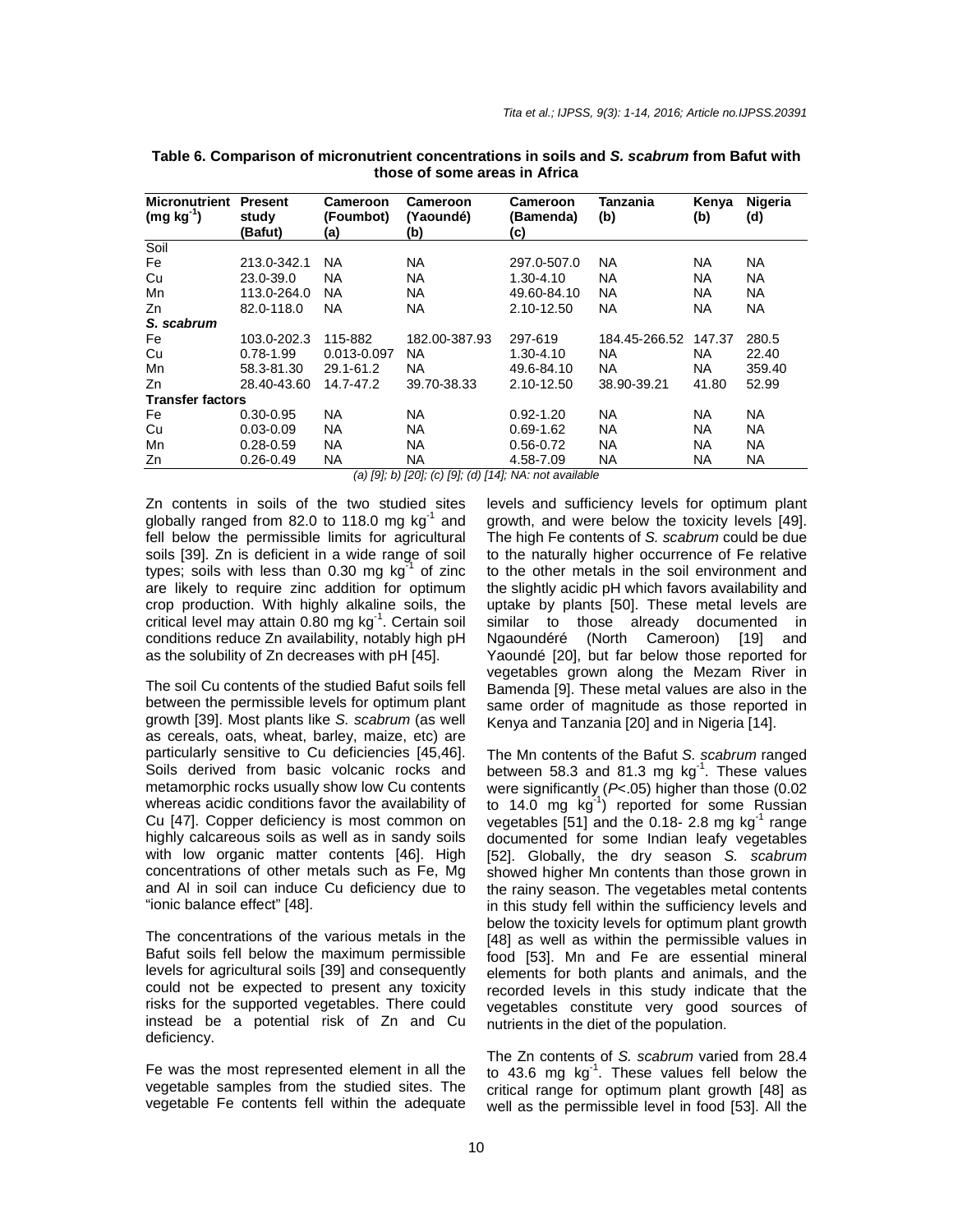S. scabrum samples contained inadequate Zn levels [48]. These observed values were in agreement with those published by Kamga et al. [20] and Idowu et al. [5], but higher than values reported for vegetables grown along the Mezam River valley in Bamenda [9]. These Zn levels were also analogous to the  $25.2 - 50.0$  mg kg<sup>-1</sup> reported for S. scabrum in India [52], but higher than values recorded for vegetables in Nigeria [54], Egypt [12] and Latin America [55].

The Cu contents in S. scabrum were significantly low (0.78 to 1.99 mg  $kg^{-1}$ ) compared to the other micronutrients in the vegetables. The Cu concentrations fell below the normal range and were inadequate for optimum plant growth [48] as well as below the permissible values in food [53]. These values were close to those already reported in Ngaoundéré (North Cameroon) [19], but higher than those for vegetables grown along the Nkoup inland River valley in Foumbot [18]. This range is within values reported for most vegetables irrigated with waste water [56-59].

The levels of Fe and Mn in S. scabrum from Bafut Sub-division fell within the sufficiency range. Cu and Zn contents suggested a dietary intake deficiency for the inhabitants of the study area, probably due to low soil concentrations and /or non-bioavailability of these metals. These deficient metals could be compensated through the consumption of other foodstuffs. Nevertheless, all the micronutrients were within the permissible range in food suggesting that S. scabrum could serve as cheaper source of micronutrients for the inhabitants of Bafut and beyond.

# **4.2 Soil-to-plant Metal Transfer Rates**

The soil-to-plant metal transfer factors were globally low and less than 1. Although the highest correlation coefficients existed between VRS and SRS, and between VDN and SDN, one would have expected the highest metal transfer factors to correspond to soils with the highest metal concentration, which is not the case. This could imply that factors other than soil micronutrient concentrations are inducing metal uptake by plants [9,59]. The availability of metals to plants in the soils could be influenced by soil intrinsic factors (clayey to heavy clayey texture, humidity, mediocre porosity, acidic pH, high organic matter content, etc) and extrinsic factors (precipitation, temperature, gradient of slope, etc). These factors control solubility and mobility of soil metals and subsequent availability for

plants absorption [36,60]. Similar findings [9] in Bamenda town revealed very high metal transfer factors for Zn (4.58-7.09 mg  $kg<sup>1</sup>$  dry weight) and Cu (0.69-1.62 mg  $kg^{-1}$  dry weight) compared to Bafut vegetables, while the Fe and Mn factors are comparable (Table 6). The differences results from vegetable irrigation with contaminated water from River Mezam in Bamenda which leads to the deposition of excess plant available metal in the soils.

#### **5. CONCLUSION**

The aim of the present study was to investigate the composition of Zn, Cu, Mn and Fe in soils and grown Solanum scabrum in the Bafut Subdivision (North-West Cameroon). The results showed that the soil metal contents were within the permissible level for agricultural soils. Also, Fe and Mn, most represented metals in vegetables, were within the adequate and normal levels for optimum plant growth and human consumption, while Cu and Zn were deficient suggesting compensation through the consumption of other food types. Metal transfer factors were not directly proportional to soil metal concentrations suggesting that factors other than soil metal concentrations could induce metal uptake by the plants.

Overall, the present study provides valuable information on the relationship between metal contents of soils and S. scabrum and suggests that S. scabrum could serve as cheaper source of micronutrients especially Fe and Mn for the population of Bafut and beyond.

# **ACKNOWLEDGEMENTS**

The authors duly thank the anonymous Reviewers for their helpful suggestions and critical comments that greatly improved the quality of the manuscript.

# **COMPETING INTERESTS**

All authors have declared that no competing interests exist.

# **REFERENCES**

1. Fontem DA, Berinyuy JE, Schippers RR. Selecting promising varieties from farmer's landraces-an experience from Cameroon. FASA/CUDs, Dschang, Cameroon. 2002; 11.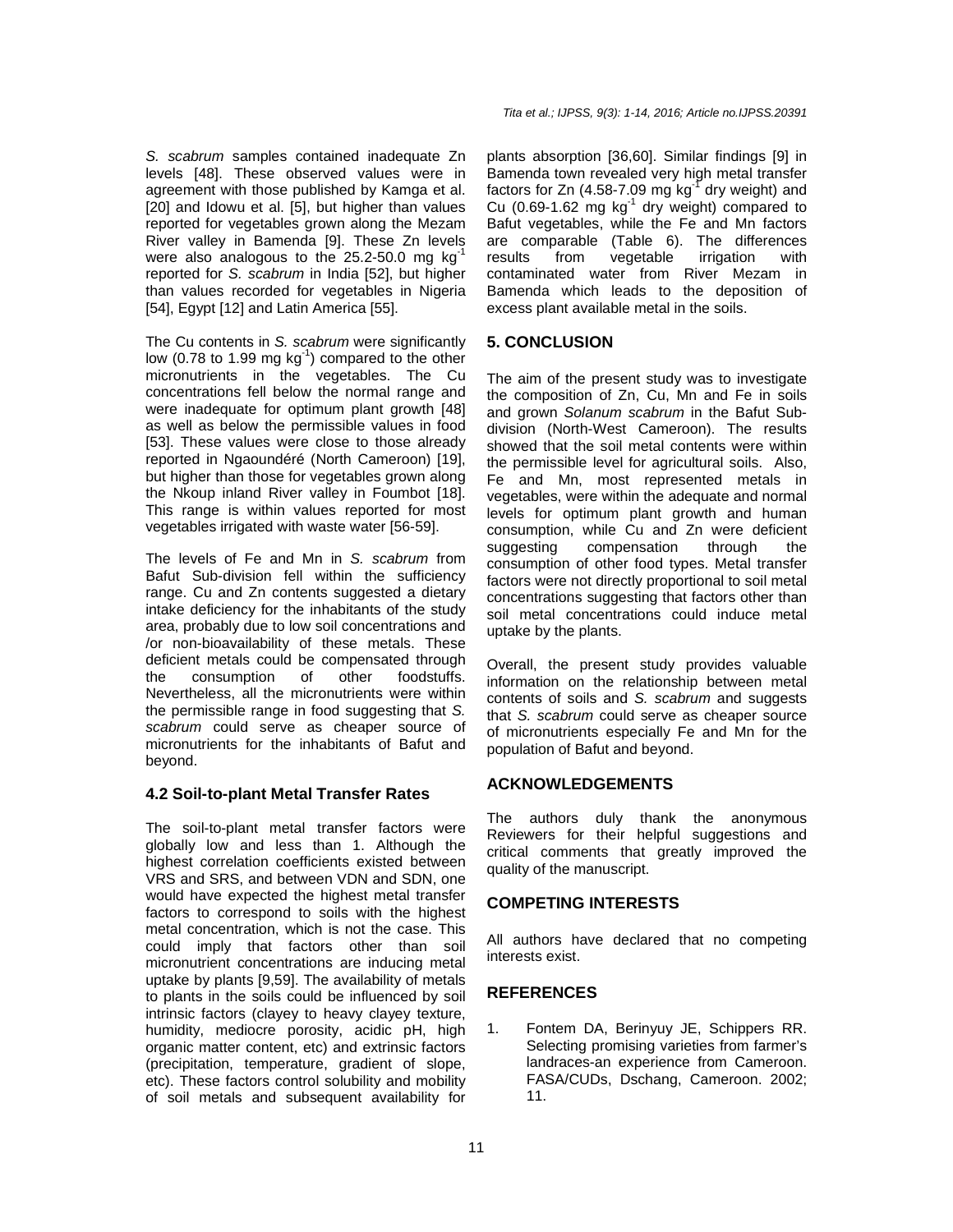- 2. Reilly C. Metal contamination of food.  $2^{nd}$ ed. Elsevier Applied Science: London; 1991.
- 3. Skurinkhin IM. Method of analysis for toxic elements in food. Part IV. General method of ashing for the determination of toxic elements. Journal of AOAC international. 1993;6:257-262.
- 4. Itanna F. Metals in leafy vegetables grown in Addis Ababa and toxicology implications. Ethiopian J. Health Dev. 2002;16:295-302.
- 5. Odhav B, Beekrumb S, Akulaa US, Baijnath H. Preliminary assessment of nutritional value of traditional leafy vegetables in KwaZulu-Natal, South Africa. J. Food Comp. Anal. 2007;20:430-435.
- 6. Pennington JT, Calloway DH. Copper contents of foods. J. Am. Diet Association. 1988;63:143.
- 7. Eisler R. Zinc hazards to fish, Wildlife and Invertebrates: A synoptic review. US fish Wildlife Service Biology for Reproduction. 1988;7:85.
- 8. Qui XX, Huang DF, Cai SX, Chen F, Ren ZG, Cai YC. Investigations on vegetables pollution and pollution sources and its control in Fuzhou, Fujian Province. Fujian J. Agric. Sci. 2000;15:16-21.
- 9. Tita MA, Tsala GN, Kamgang KVB. Levels of metals in huckleberry (Solanum scabrum) grown along the Mezam river banks Bamenda, North-West Cameroon: Implications for crops growth and human consumption. Syllabus Review. 2011;2(2): 69-78.
- 10. Tindall HD. Vegetables in the tropics. Macmillan Education Limited: London; 1983.
- 11. Nesamvuni C, Steyn NP, Potgieter MJ. Nutritional value of wild, leafy plants consumed by the Vhavenda. S. Afr. J. Sci. 2001;97:51-54.
- 12. Salama AK, Radwan MA. Heavy metals (Cd, Pb) and trace elements (Cu, Zn) contents in some foodstuffs from Egyptian markets. Emir. J. Agric. Sci. 2005;17(1): 34-44.<br>Yang RY,
- 13. Yang RY, Keding GB. Nutritional contributions of important African indigenous vegetables. In: Shackleton CM, Pasquini MW, Drescher AW, Editors. African indigenous vegetables in urban agriculture. London: Earthscan; 2009.
- 14. Idowu MK, Oyedele DJ, Adekunle OK, Akinremi OOl, Eilers B. Effects of planting methods and seed density on vegetable

yield and nutrient composition of Solanum macrocarpon and Solanum scabrum in Southwest Nigeria. Food and Nutrition Sciences. Scientific Research. 2014;5: 1185-95.

- 15. Schippers R. Notes on huckleberry, Solanum scabrum and related black nightshade species. Natural resources institute University of Greenwich, Greenwich, UK. 1998;17.
- 16. Stevels JMC. Légumes traditionnels du Cameroun, une étude Agro-Botanique. Wageningen Agricultural University paper, Wageningen, Netherlands. 2001;262. French.
- 17. Njofang C, Matschullat J, Amougou A, Tchouakoue JP, Heilmeier H. Soil and plant composition in the Noun River catchment basin, Western Cameroon. A contribution to the development of a biogeochemical baseline. Environment geology. 2006;56(7):1427-1436.
- 18. Tita MA, Tsala GN, Kamgang KVB. Levels of heavy metals in vegetables grown along the Nkoup River banks in Foumbot, Western Cameroon: Implications for crop growth and human consumption. In: Proceedings of the  $5<sup>th</sup>$  Conference of the Africa Soil Science Society. Soils and new challenges for Sustainable Development in Africa. ASSS: Yaoundé, Cameroon. 2009; 57.
- 19. Adjia R, Fezue WML, Tchatchueng JB, Sorho S, Ngassoum MB. Heavy metals in five leafy vegetables from urban and periurban sites in Ngaoundéré, Cameroon. Iranica Journal of Energy and Environment. 2010;1(2):124-131.
- 20. Kamga TR, Kouamé C, Atangana AR, Chagomoka T, Ndango R. Nutritional evaluation of five African indigenous vegetables. Journal of Horticultural Research. 2013;21(1):99-106.
- 21. Anonymous. Presentation of the Bafut Village Community Project. VCP: Bafut, Cameroon; 2005.
- 22. Etia PM. Climate and climatic zones of Cameroon. In: JA, editor. Les Atlas Jeune Afrique: Paris, France; 1980.
- 23. Letouzey R. Phytogeographic map of Cameron. In: JA, editor. Les Atlas Jeune Afrique: Paris, France; 1980.
- 24. Acho-Chi C. Human interference and environmental instability addressing consequences of rapid urban growth in Bamenda. Environment and Urbanisation. 1998;10(2):161-174.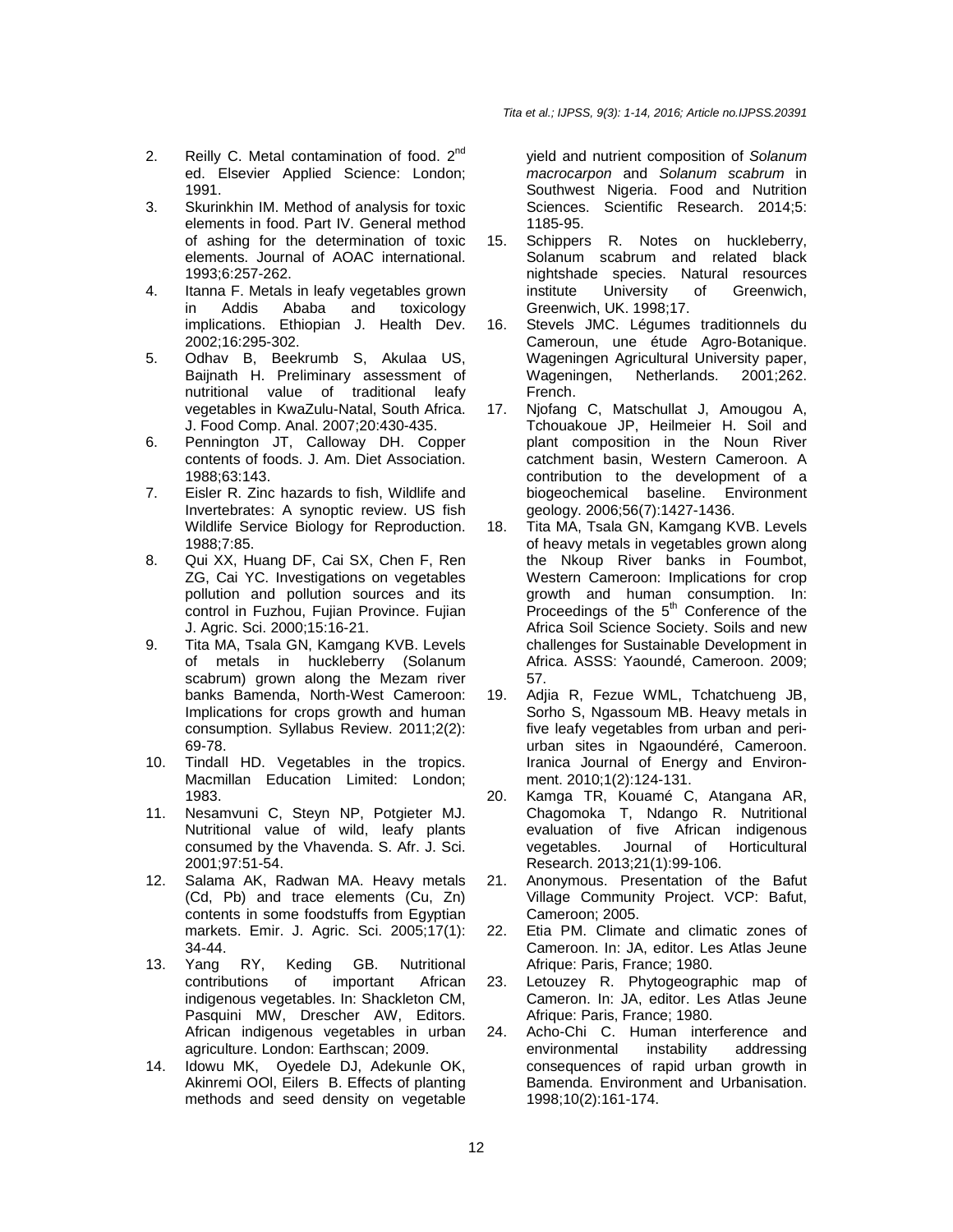- 25. Morin S. Geomorphological map of Bafut. In: JA, editor, Les Atlas Jeune Afrique: Paris, France; 1980.
- 26. Nougier J. Geological map of Cameroon. In: JA, editor. Les Atlas Jeune Afrique: Paris, France; 1980.
- 27. Gavaud M, Muller JP. Soil map of Cameroon. In: JA, editor. Les Atlas Jeune Afrique: Paris, France; 1980.
- 28. Available:http://www.bafut.council.org (28/06/2015)
- 29. FAO. Guidelines for soil description, a framework for international classification,<br>correlation and communication 4<sup>th</sup> correlation and communication. Ed.FAO: Rome, Italy; 2006.
- 30. McLean EO. Soil pH and lime requirement. In: Buxton DR, editor. Methods of soil analysis.́ Part 2. American Society of Agronomy Inc. and SSSA Inc.: Madison, USA; 1982.
- 31. Nelson DW, Sommers LE. Total carbon, organic carbon and organic matter. In: Buxton DR, editor. Methods of soil analysis. Part 2. American Society of Agronomy Inc. and Soil Science Society of America Inc.: Madison, USA; 1982. Walkey A, Black IA. Determination of organic matter in soil. Soil Science. 1934;37: 549-556.
- 32. Bremner JM, CS Mulvaney. Total nitrogen. In: Buxton DR, editor. Methods of soil analysis.́ Part 2. American Society of Agronomy Inc. and SSSA Inc.: Madison, USA; 1982.
- 33. US EPA (United States Environmental Protection Agency). SW-846 Method 3050B. Standard operating procedure for the digestion of soil/sediment using<br>hotplate/beaker digestion technique. hotplate/beaker digestion technique. Chicago, USA; 1999.
- 34. Jones BJ, Case VW. Sampling, handling and analyzing plant tissue samples. In: R.L. Westerman editor. Soil Testing and Plant Analysis. 3rd ed. SSSA: Madison, USA; 1990.
- 35. Sauve S, Hendershot W, Allen HE. Solid solution partitioning of metals in contaminated soils: Dependence on pH, total metal burden and organic matter. Environmental Science and Technology. 2000;34:1125-1131.
- 36. Euroconsult. Agricultural compendium for rural development in the tropics and the subtropics. Elsevier: Amsterdam, Netherlands. 1989;740.
- 37. Tabi FO, Bitondo D, Yinda GS, Kengmegne SSA, Ngoucheme M. Effect of

long term integrated soil fertility management by local farmers on nutrient status of a Typic Dystrandept under potato-based cropping system. International Research Journal of Agricultural Science and Soil Science. 2013;3(4):134-140.

- 38. MAAF. Fertilizer recommendation for agriculture and horticulture crops.  $209<sup>th</sup>$  Ed, Ministry of Agriculture, Fisheries and Reference book Series: London, UK. 2000; 177.
- 39. Pesquini MW. The use of town refuse ash in urban agriculture around Jos, Nigeria: health and environmental risks. Science of the total environment. 2006;354:43-59.
- 40. Waheed A, Jaffar M, Masud K. Comparative study of selected essential and non essential metals in various canned and raw foodstuffs consumed in Pakistan. Nutr. And food Sci. 2003;33(6): 34-41.
- 41. Dara SS. Environmental chemistry and pollution control. 1<sup>st</sup> ed. Rajendra Ravindra Printer (PVT) Ltd: New Delhi, India; 2006.
- 42. Harmsen K, Vlek PLG. The Chemistry of micronutrients in soils. Fertilizer Research. 1985;7:56-67.
- 43. Ayangnigni MF. Effet de stress hydrique et de la fréquence d'irrigation sur la croissance et le rendement de la morelle noire (Solanum scabrum). Mémoire de fin d'étude, FASA/CUDs, Dschang, Cameroun; 2004. French
- 44. Murphy LS, Walsh LM. Correction of micronutrient deficiencies with fertilizers. In: Mortvedt JJ, et al. editors. Micronutrients in Agriculture. SSSA: Madison, Wisconsin; 1972.
- 45. Marschner H. Functions of Mineral Nutrients. In: Marschner H, editor. Mineral Nutrition of Higher Plant. 2<sup>nd</sup> Ed. Academic Press: New York, USA; 1998.
- 46. Stevenson FJ, Fitch A. Chemistry of complexation of metal ions with soil solution organics. In: Huang, PM, Schnitzer M, editors. Interactions of soil minerals with natural organic and microbes. SSSA: Madison, USA; 1986.
- 47. Idowu MK. Soil fertility management strategies for peri-urban vegetable production in the Southwestern Nigeria. In: Adeboye OC, Taiwo KA, Fatufe AA, editors. Food, health and environmental issues in developing countries: The Nigerian Situation. Alexander von